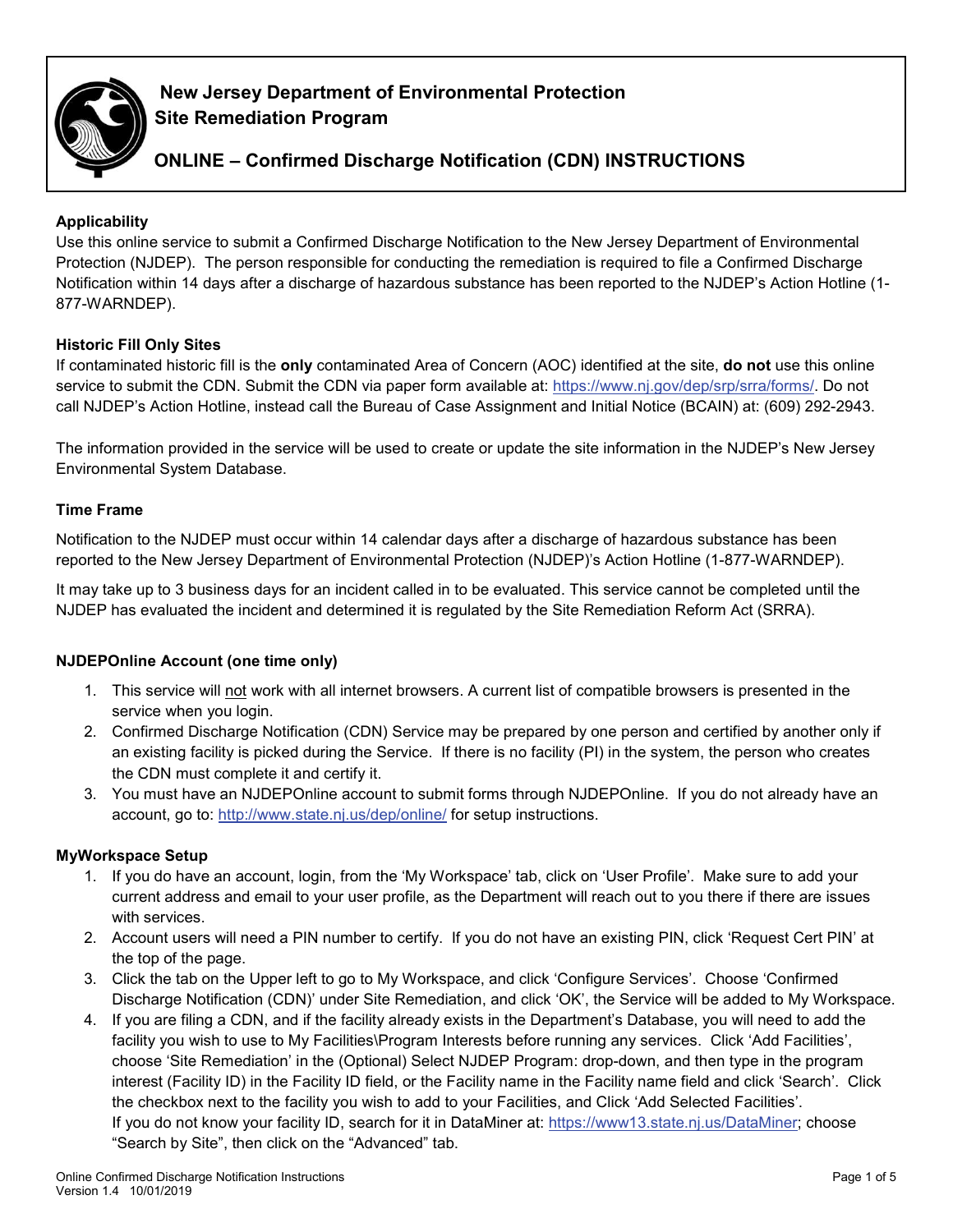# **Before You Begin**

Near the end of the online service you will be required to upload a completed "Authorization Form for CDN or GIN Submissions Through NJDEP Online". The form is available at: [http://www.nj.gov/dep/srp/srra/forms.](http://www.nj.gov/dep/srp/srra/forms) The form must be printed out, completed and signed by the responsible party, then scanned and turned back into a pdf.

### **Confirmed Discharge Notification (CDN) Service**

Click on 'Confirmed Discharge Notification (CDN)' then on the next page, read the brief instructions and click 'Continue'.

**Incident Selection / Incident Details:** Enter your communication center number or incident number that was provided by the NJDEP's hotline operator for the reported discharge, then click 'Search'. The incident number can be found on the incident letter from BCAIN. Not all incidents require an LSRP. Only incidents subject to SRRA will be found by the incident search. Additional information about an incident can be found by running the Dataminer report 'Incidents by Communications Center Number', found in:

[https://www13.state.nj.us/DataMiner/Search/SearchByCategory?isExternal=y&getCategory=y&catName=Incidents+a](https://www13.state.nj.us/DataMiner/Search/SearchByCategory?isExternal=y&getCategory=y&catName=Incidents+and+Complaints) [nd+Complaints](https://www13.state.nj.us/DataMiner/Search/SearchByCategory?isExternal=y&getCategory=y&catName=Incidents+and+Complaints)

**NOTE:** If the communication center number is prior to March 2, 2002, or the number does not display, you must contact BCAIN at (609) 292-2943 prior to proceeding with this service.

If the 'Detailed Information' displayed after clicking the search button is correct, click 'Continue' to proceed. If the information is not correct contact BCAIN at (609) 292-2943 prior to proceeding with this service

**CDN Type Selection:** If your discharge is from a State or Federally regulated underground storage tank system, choose 'Confirmed Discharge Notification (Discharge from Regulated UST System Only)'. All others choose 'Confirmed Discharge Notification (All other Non-UST Spill Act Discharges)'. To determine which underground storage tanks are federally regulated, please refer the information available at: [http://www.nj.gov/dep/srp/bust/regulated\\_ust\\_fact\\_sheet.pdf.](http://www.nj.gov/dep/srp/bust/regulated_ust_fact_sheet.pdf) Click 'Continue' to proceed.

**Facility Selection:** The grid displayed on this page contains list of Site Remediation Facilities that have been associated with your profile. Choose one of the two options below:

- **Pick from the List** Select a facility related to this submission from the list and click 'Continue'. If you don't see the facility you are looking for, it may be because it has not been added to your user profile. Click on the blue "Click Here" at bottom of the screen to search for the facility and add it to the list.
- **Add a new Facility** If the facility that is the subject of this submission is new to the Department, click on the checkbox below the list of facilities that says "I do not wish to use a facility currently in my profile" and click continue. (*Note: This checkbox will not be available if you chose "Discharge from a Regulated UST System Only" on the previous screen.*)

# **Proceed to the Section that correspondences with the Facility Selection option selected above:**

- I. Pick an existing Facility
- II. Add a new Facility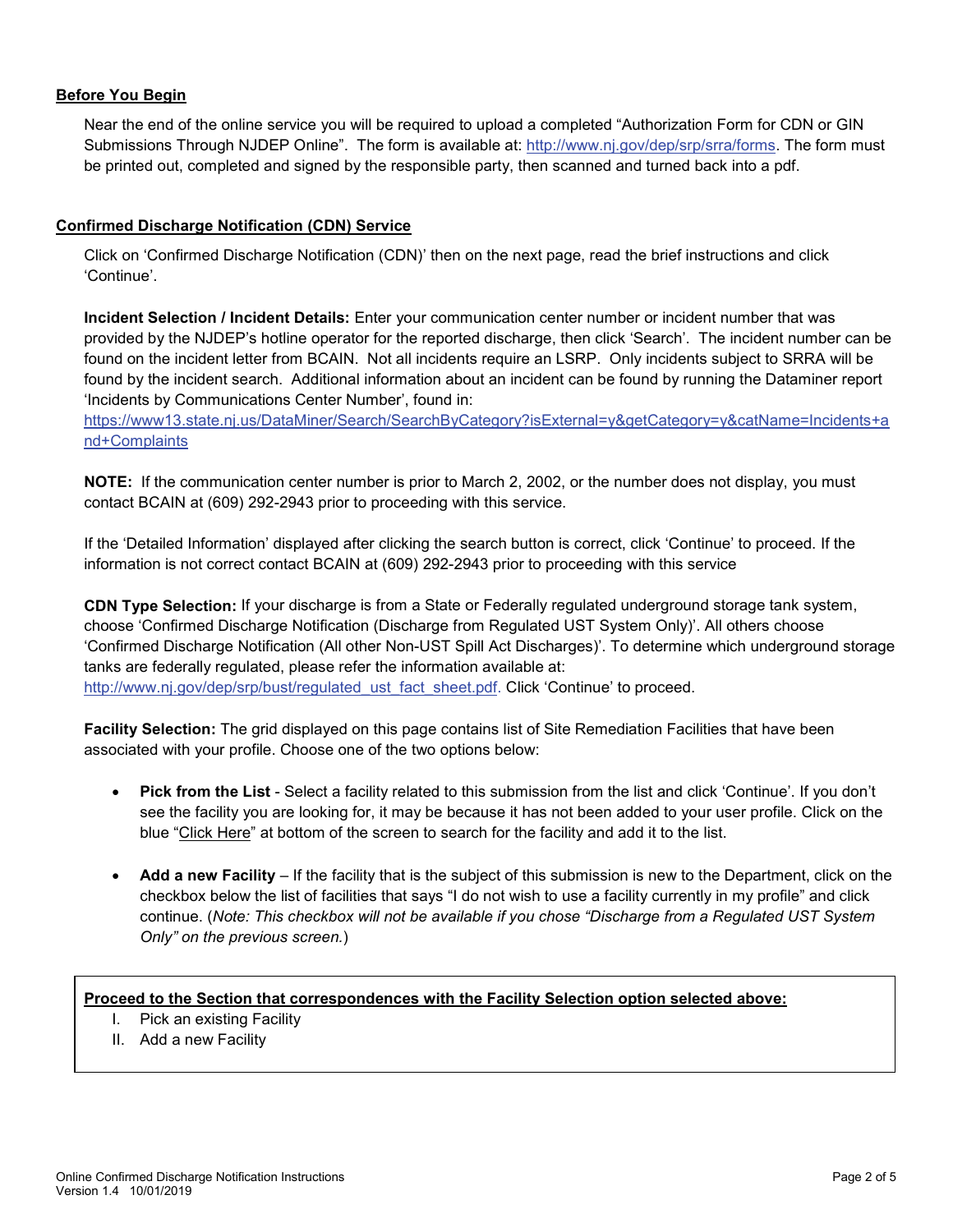### **Section I. Pick an Existing Facility**

**Submission Name:** The Submission Name Field will contain information regarding the Submission Type (CDN), the program interest number (facility ID), and name of the facility. Please update the name if it is not current. Add any comments you wish to see associated with this individual service and click 'Continue'.

**Note:** Upon clicking continue, if there are no existing cases to choose from, the 'Responsible Entity' page will be displayed next instead of the 'Case Selection' page.

**Case Selection:** The grid displayed on this page contains list of Activities (Cases) that are associated with the facility you selected on the previous page. Select an Activity (Case) only if the Responsible Party is the same, if your client is associated with the Activity, and would like this Discharge to be combined with that Activity, and the existing remedial timeframes will be met. If any of those conditions are not met, do not select an Activity. Instead, click on the checkbox stating 'I do not see a suitable activity listed above'. If an Activity (Case) is not chosen, one will be created automatically.

**Responsible Entity Selection:** This page will be displayed if you checked "I do not see a suitable activity listed above", or if there were no cases associated with the facility. Select an organization from the list *only* if *all* the information displayed matches *exactly*. Otherwise, click on the checkbox below the grid that says "The lead responsible entity is not displayed in the list shown above". If you click on the checkbox below the grid, you will be given an opportunity to add the responsible entity information later in the service.

**Additional Site Information:** If you selected a case on the previous page, the Case Name and Location Address will be auto populated and cannot be edited. If the information needs to be changed or the address is incorrect, please contact Bureau of Case Assignment and Initial Notice at (609) 292-2943.

- **Case Name.** If the case name field is not populated, enter the name of the facility where the discharge occurred. If there is no facility, enter the location.
- **Location address.** If the location address is not populated, provide the physical address. Address line 1 must include a street number and road. If the discharge occurred where there is no address, enter a complete location description.
- **Location Description.** If there is no address, provide a detailed location description.
- **Enter Tax Blocks and Lots.** Tax block and lots may be auto populated. If not, enter the tax blocks and lots of the facility where the discharge occurred. Modify or add additional Blocks and Lots, if necessary. If there are no Block/Lots, click, "I certify that a valid block lot combination does not apply for this project"
- **Coordinate Selection.** In the Coordinate Selection, you may change the X and Y coordinates if they are not correct. To do so, click on the "Undo Location" button, click on the map at the center of the site or the center of the facility (Moves the red X mark to a different location) and then click on the "Set Location" button. Click 'Continue' to proceed.

**Location Confirmation:** Certify the location of the site of the discharge by clicking on the checkbox that says *"I hereby certify that the location of the property for which I am submitting this service is the same as the site location displayed above*" and then click 'Continue'. If the location is not correct, return to the previous screen (Additional Site Information) and change the coordinates to the correction location.

#### *Proceed to Section III.*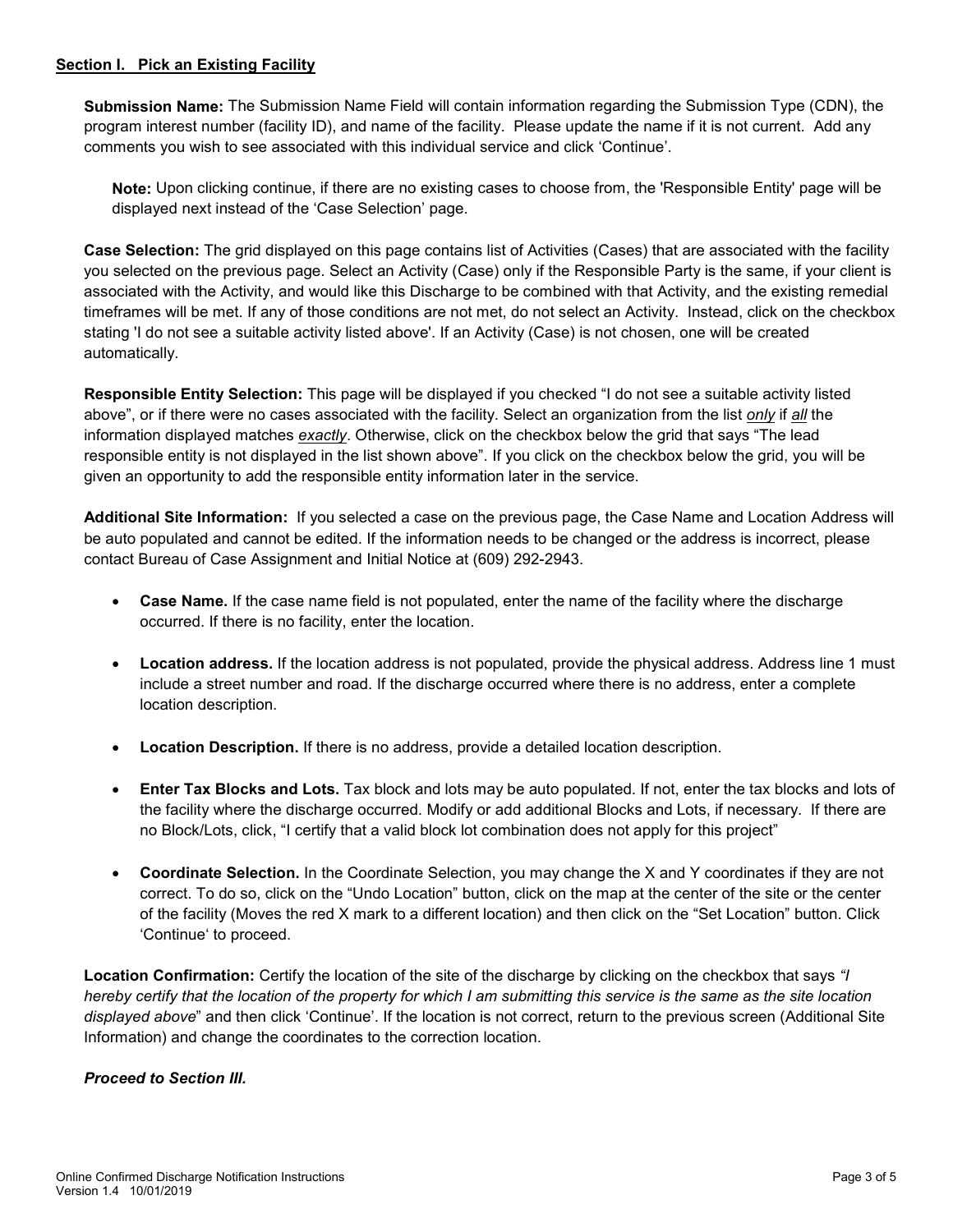### **Section II. Add a new Facility**

**Submission Name:** The submission name field should contain ONLY the Site Name related to the Discharge. Add any comments you wish to see associated with this individual service and click 'Continue'.

**Site Information:**

- **Case Name.** Enter the name of the facility where the discharge occurred. If there is no facility, enter the location.
- **Location address.** Provide the physical address. Address line 1 must include a street number and road. If the discharge occurred where there is no address, enter a complete location description.
- **Location Description.** If there is no address, provide a detailed location description.
- **Enter coordinates.** Enter the X and Y coordinates of the location of the discharge. To determine the coordinates, click the "Launch NJGeoWeb" button at the bottom of the screen.
- **Enter Tax Blocks and Lots.** Enter tax blocks and lots where the discharge occurred.

**Location Confirmation:** Certify the location of the site of the discharge by clicking on the checkbox that says *"I hereby certify that the location of the property for which I am submitting this service is the same as the site location displayed on the above map*" and then click 'Continue'. If the location is not correct, return to the previous screen (Site Information) and change the coordinates to the correction location.

# **Section III.**

**Contacts:** You must enter all contact information for the Property Owner and Responsible Entity. Please note that you may provide additional contact information using the 'ADD Contact' button at the bottom of the page. Add or update contacts as needed. Note that a \* indicates a required field. Click 'Add Number' if there is no phone number and add a number with a number type. After all required contact information has been provided, click 'Continue' to proceed.

**Confirmed Discharge Notification Details:** Indicate if the discharge is related to a release from a federally regulated Underground Storage Tank (UST). To determine which underground storage tanks are federally regulated, please refer the information available at: http://www.nj.gov/dep/srp/bust/regulated ust fact sheet.pdf. If 'Yes' is selected, indicate the source and the cause of the Federal Release by selecting from the available dropdown lists.

Existing Case Types already associated with your selected case are displayed in a grid. Add additional rows as necessary to identify all applicable Case Types (such as regulated UST, Child Care Facility, etc.). A release from a regulated UST requires a Regulated UST Case Type. After all required Confirmed Discharge Notification details have been provided, click 'Continue' to proceed.

**Tank Selection:** This page will be displayed only if you indicated on the previous page that the discharge is related to a release from a federally regulated UST. This page will display a list of tanks from the Department's UST Registration database that are associated with the Facility that you selected at the beginning of this service. They represent information submitted by the Owner or Operator on a New Jersey Underground Storage Tank Certification Questionnaire. If the UST(s) is/are not listed, the Owner or Operator must submit a New Jersey Underground Storage Tank Certification Questionnaire registering the UST(s) prior to completing this online form. Changing another UST's information to represent the UST not registered is not permitted. Click on the checkbox in 'Select' column for all UST(s) associated with the discharge reported in this submission. 'Piping length (ft) is a required field, choose "None" if the piping is unknown or not associated with the discharge.